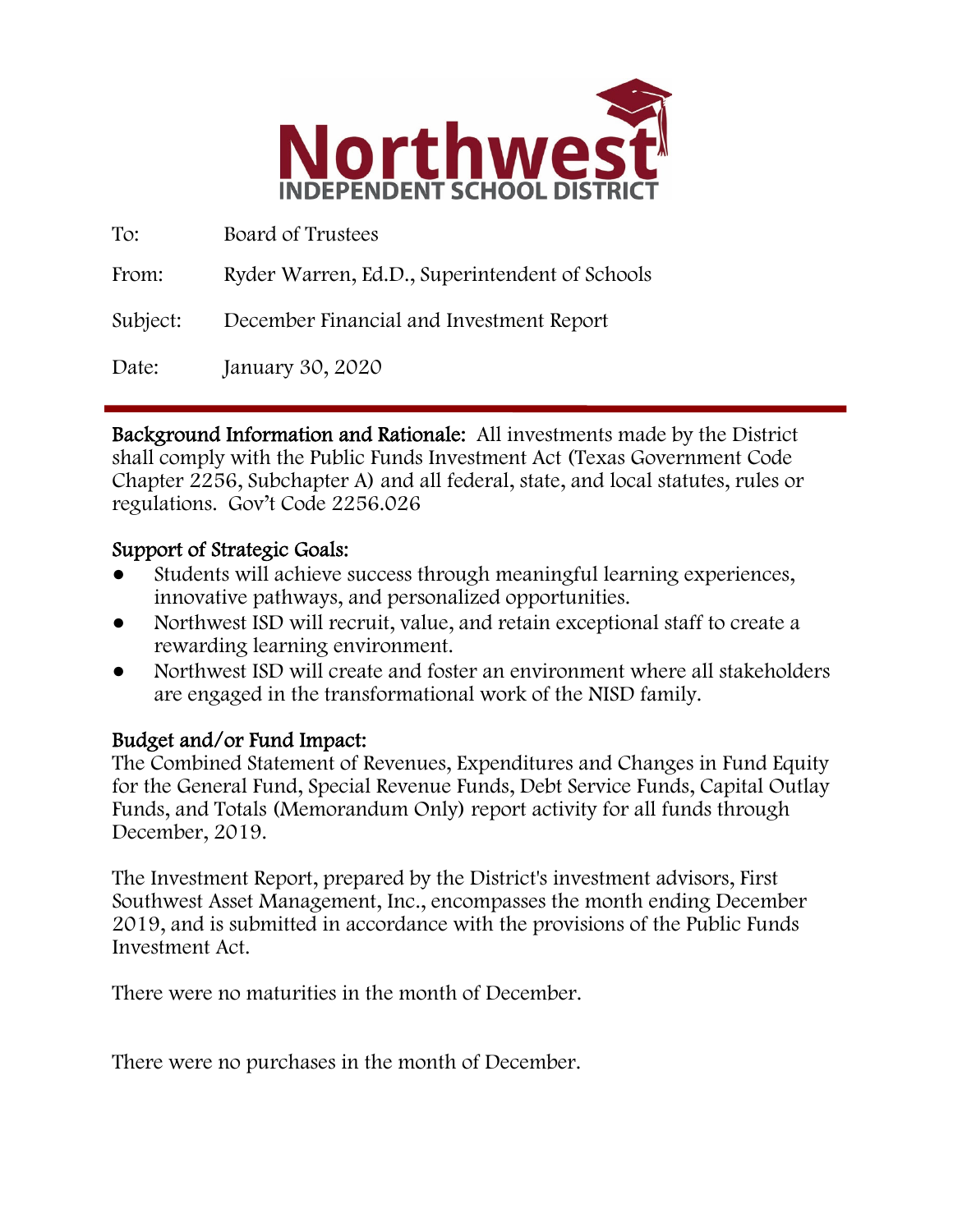Investments for the District's General Fund, Debt Service Funds, Capital Projects Funds, and Internal Service Funds total \$263,853,383.68 as of December 31, 2019.

|                            | Yield    |                  |
|----------------------------|----------|------------------|
|                            | to       |                  |
| Fund                       | Maturity | Market Value     |
| General Fund               | 1.626%   | \$133,652,018.63 |
| Special Revenue Funds      | 1.623%   | 171,325.88       |
| Debt Service Funds         | 1.623%   | 71,084,136.27    |
| Capital Projects AFB Funds | 1.623%   | 411,588.67       |
| Capital Projects Funds     | 1.649%   | 58, 534, 314. 23 |
| Total                      | 1.630%   | \$263,853,383.68 |

Board Policy states that, "The investment portfolio shall be diversified in terms of investment instruments, maturity scheduling, and financial institutions to reduce risk of loss resulting from over concentration of assets in a specific class of investments, specific maturity, or specific issuer."

## Investment Instruments and Financial Institutions



| Portfolio Composition by Security Type |       | Portfolio Composition by Issuer |       |
|----------------------------------------|-------|---------------------------------|-------|
| Treasury                               | $O\%$ | Treasury                        | $O\%$ |
| Local Government Investment Pool       | 94%   | TexPool                         | 94%   |
| Bank Deposit                           | 6%    | Compass                         | 6%    |
| <b>Agency Bullet</b>                   | $O\%$ | <b>FHLB</b>                     | $O\%$ |
| Agency Disco                           | $O\%$ | <b>FNMA</b>                     | $O\%$ |
| Certificates of Deposit                | $O\%$ | Greenbank                       | $O\%$ |

| Portfolio Composition by Issuer |            |
|---------------------------------|------------|
| Treasury                        | 0%         |
| TexPool                         | 94%        |
| Compass                         | 6%         |
| <b>FHLB</b>                     | $O\%$      |
| <b>FNMA</b>                     | $O\%$      |
| Greenbank                       | $\Omega\%$ |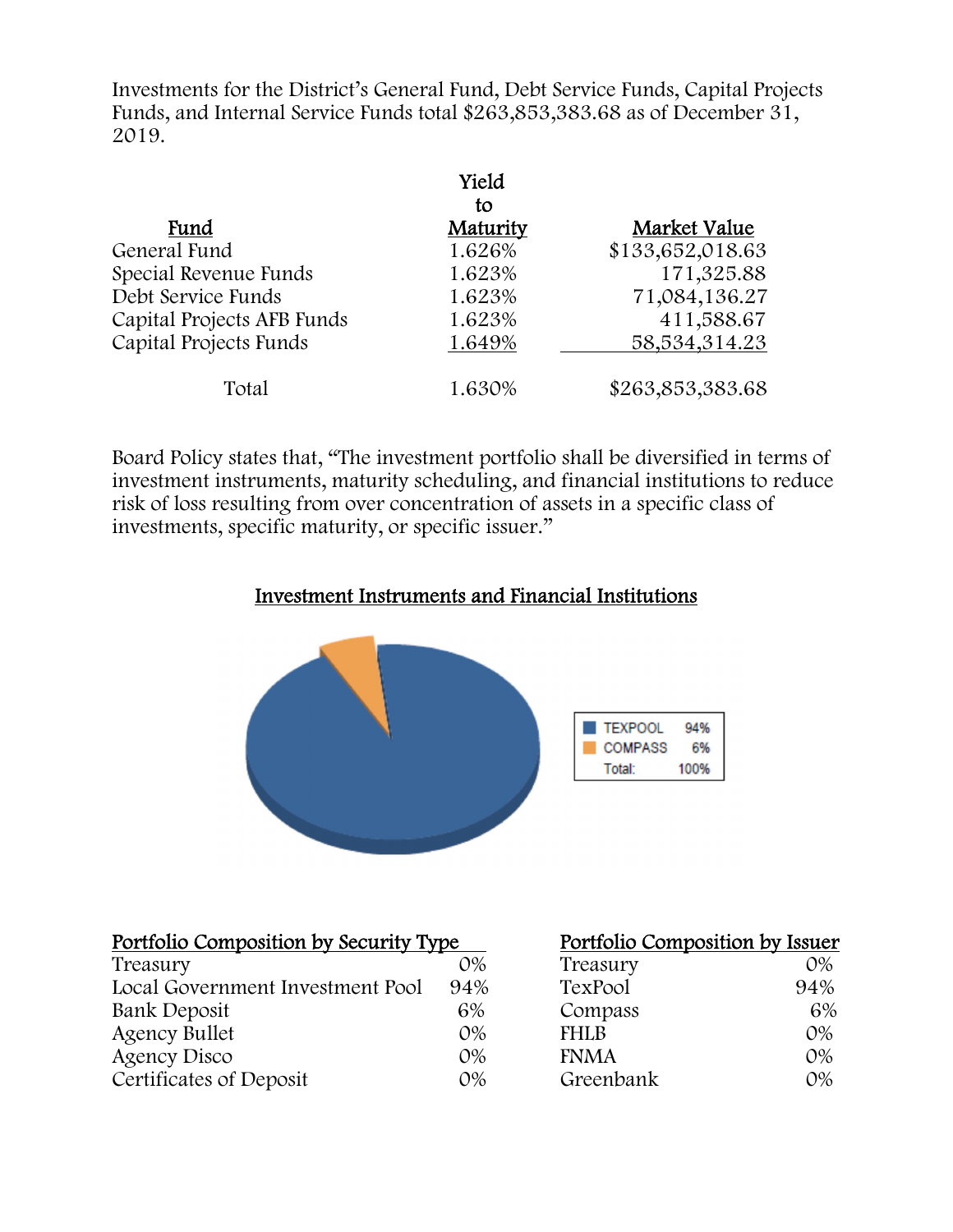



Note 1: CMT stands for Constant Maturity Treasury. This data is published in Federal Resene Statistical Release H.15 and represents an average of all actively traded Treasury securities having that time remaining until mat

Note 2: Benchmark data for TexPool is the monthly average yield.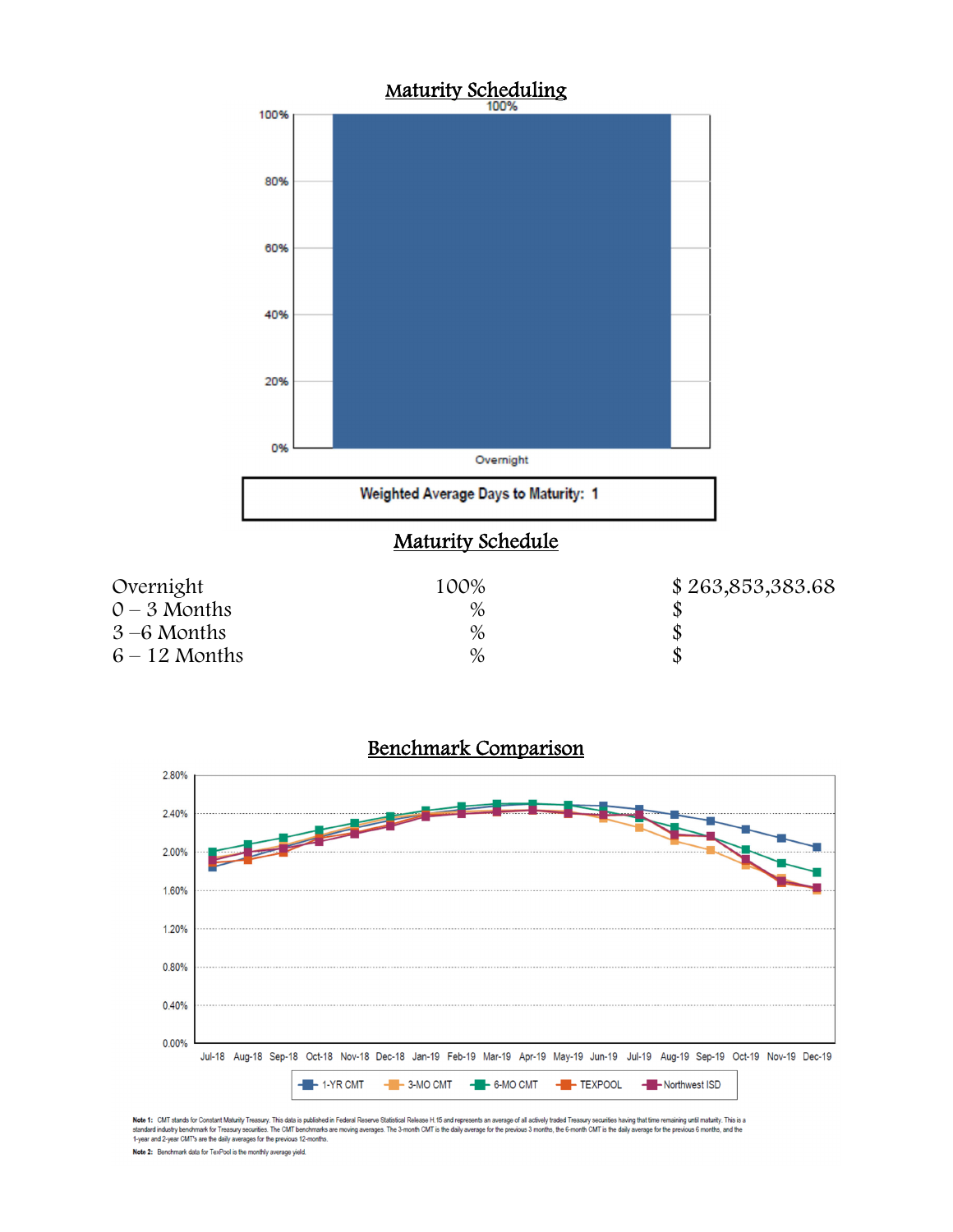

# A TexPool Monthly Newsletter: January, 2020

# Economic and Market Commentary: 2020 Outlook: Optimism and Opportunities

The stereotype of trading in the liquidity markets is that it's a ho-hum job. No battling for deals like those in a stock exchange; just grab whatever offer that comes along. Well, not only is that unconditionally wrong, 2020 might force traders for money markets and the like to be as fierce as those in any sector.

With the Federal Reserve on hold, the yield curve relatively flat and the economy on a low-growth path, liquidity-market firms will contest for every basis point they can get. Relative outperformance will go to those best at identifying situations that can lead to an advantage. There will be periods when the yield curve offers a little more value, giving portfolio managers, analysts and traders opportunity to set them apart. We don't get to talk about our traders often enough. With an average of 16 years of experience and a variety of expertise, we have the utmost confidence in them.

Key to this is how much money flows into the sector. Perhaps it won't rise to the level of the tremendous growth of 2019 but liquidity products should experience solid inflows. There are plenty of people who are uncomfortable about the ebullience of the equity market right now or foresee volatility stemming from the presidential election. If they want to take some of their winnings off the table, the liquidity markets can provide a good home for them. In the current environment, they can offer a competitive return.

In this regard, 2020 should see liquidity products taking their traditional role of being an asset class that works in tandem with the equity and fixed-income portions of an investor's portfolio.